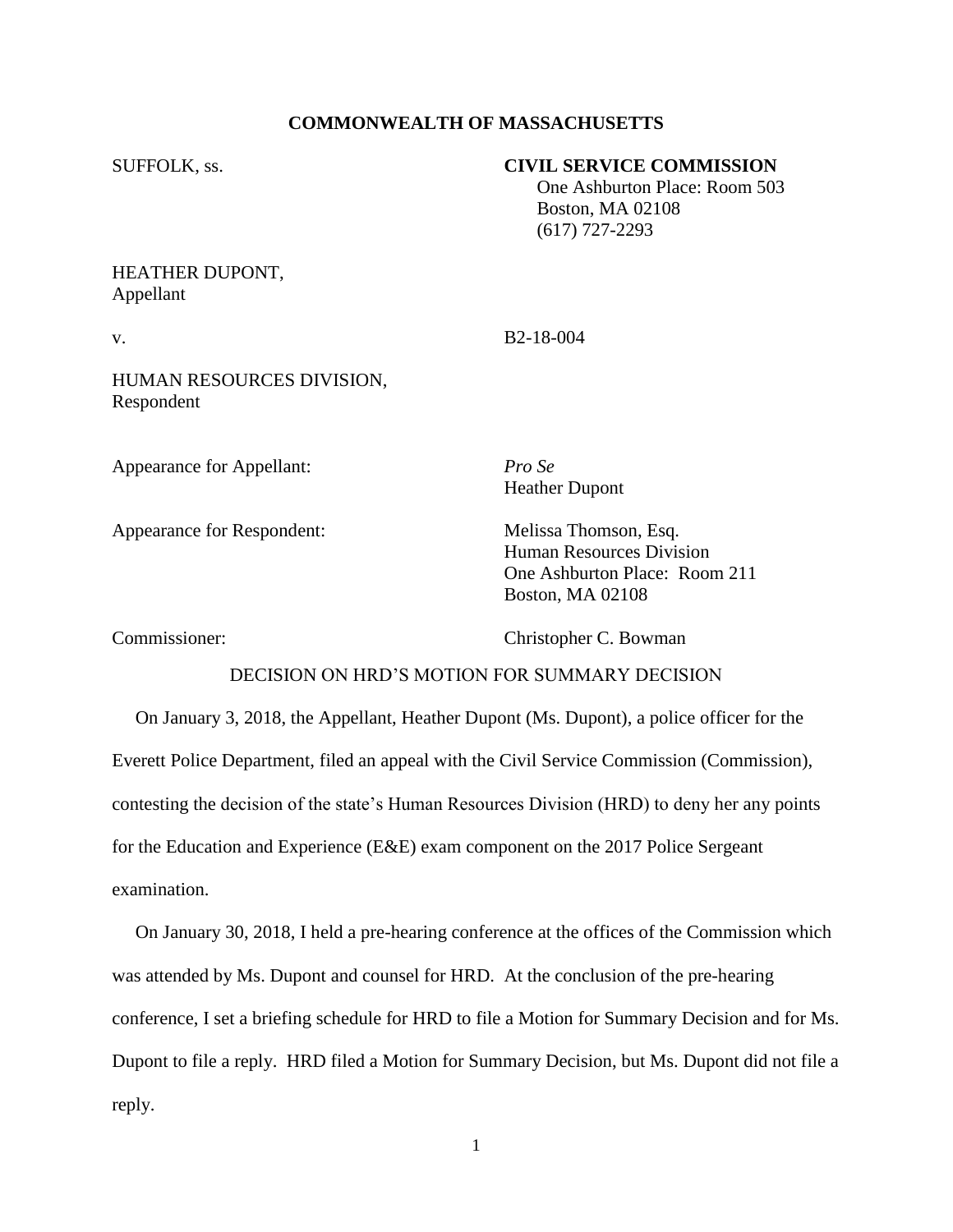G.L. c. 31, § 2(b) addresses appeals to the Commission regarding persons aggrieved by "… any decision, action or failure to act by the administrator, except as limited by the provisions of section twenty-four relating to the grading of examinations …." It provides, inter alia, "No decision of the administrator involving the application of standards established by law or rule to a fact situation shall be reversed by the commission except upon a finding that such decision was not based upon a preponderance of evidence in the record."

 Pursuant to G.L. c. 31, § 5(e), HRD is charged with: "conduct[ing] examinations for purposes of establishing eligible lists. G.L. c. 31, § 22 states in relevant part: "In any competitive examination, an applicant shall be given credit for employment or experience in the position for which the examination is held."

 G.L. c. 31 § 24 allows for review by the Commission of exam appeals. Pursuant to § 24, "…[t]he commission shall not allow credit for training or experience unless such training or experience was fully stated in the training and experience sheet filed by the applicant at the time designated by the administrator."

In Cataldo v. Human Resources Division, 23 MCSR 617 (2010), the Commission stated that " … under Massachusetts civil service laws and rules, HRD is vested with broad authority to determine the requirements for competitive civil service examinations, including the type and weight given as 'credit for such training and experience as of the time designated by HRD,".

 The facts presented as part of this appeal are not new to the Commission. In summary, promotional examinations, such as the one in question here, consist of two (2) components: the traditional written examination, which accounted for 80% of the examination score here; and the E&E component, which accounted for 20% of the examination score here. HRD provides detailed instructions via email regarding how and when to complete the online E&E component

2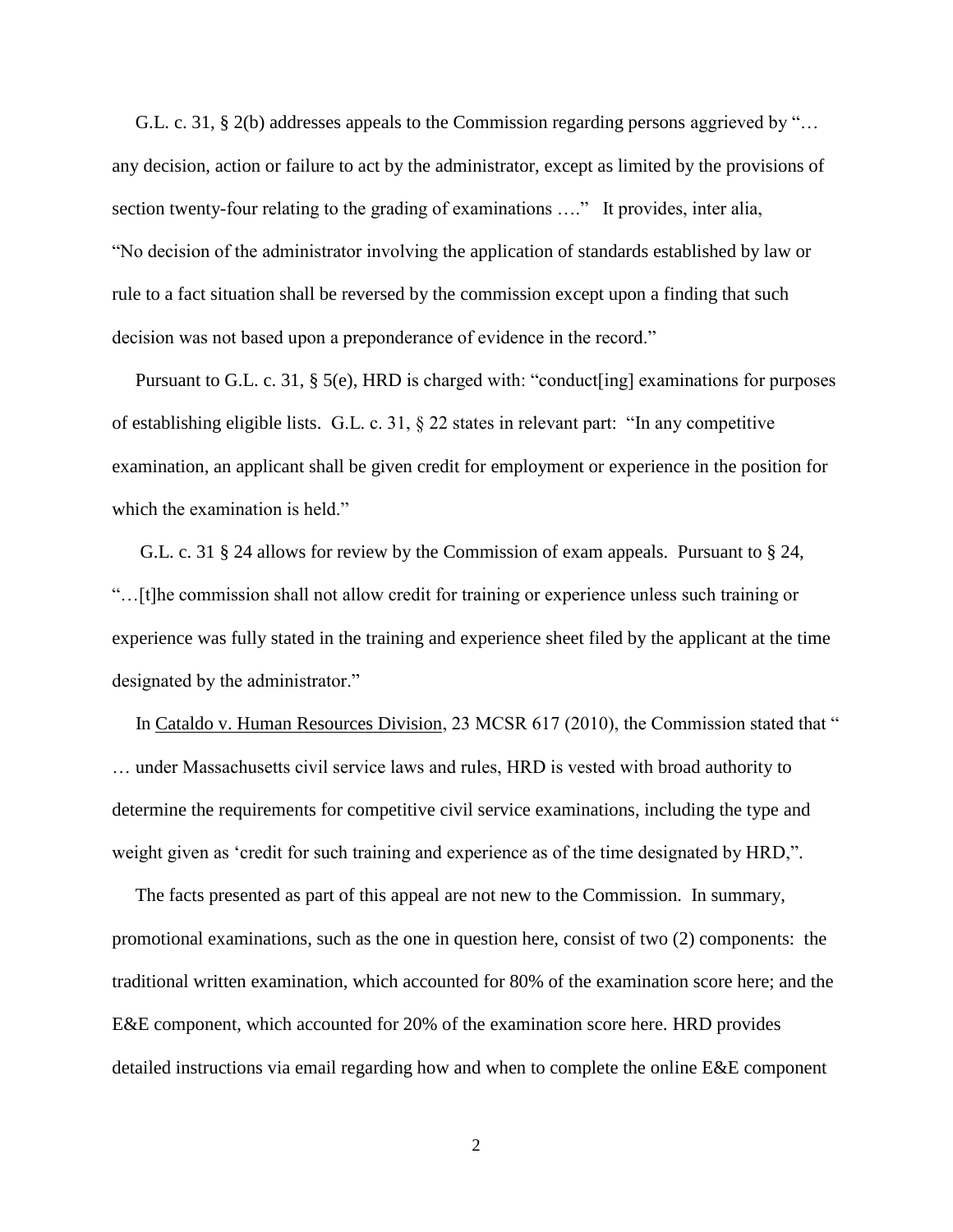of the examination. Most importantly, applicants are told that, upon completion of the E&E component, the applicant will receive a confirmation email – and that the component is not complete unless and until the applicant receives this confirmation email.

 Viewing the evidence in the light most favorable to Ms. Dupont, and accepting the statements that Ms. Dupont made at the pre-hearing conference<sup>1</sup>, the evidence shows that Ms. Dupont completed the "Update Civil Service Account" application and falsely believed that she had completed the E&E component of the examination. HRD has no record of Ms. Dupont completing the E&E component of this promotional examination and Ms. Dupont cannot produce a confirmation email showing otherwise.

For these reasons, and all of the reasons stated in HRD's motion, the Motion for Summary

Decision is allowed and Ms. Dupont's appeal under Docket No. B2-18-004 is *dismissed.*

Civil Service Commission

*/s/ Christopher Bowman* Christopher C. Bowman Chairman

l

By a vote of the Civil Service Commission (Bowman, Chairman; Camuso, Ittleman, Stein and Tivnan, Commissioners) on June 7 , 2018.

Either party may file a motion for reconsideration within ten days of the receipt of this Commission order or decision. Under the pertinent provisions of the Code of Mass. Regulations, 801 CMR 1.01(7)(l), the motion must identify a clerical or mechanical error in this order or decision or a significant factor the Agency or the Presiding Officer may have overlooked in deciding the case. A motion for reconsideration does not toll the statutorily prescribed thirty-day time limit for seeking judicial review of this Commission order or decision.

Under the provisions of G.L c. 31, § 44, any party aggrieved by this Commission order or decision may initiate proceedings for judicial review under G.L. c. 30A, § 14 in the superior court within thirty (30) days after receipt of this order or decision. Commencement of such proceeding shall not, unless specifically ordered by the court, operate as a stay of this Commission order or decision. After initiating proceedings for judicial review in Superior Court,

<sup>&</sup>lt;sup>1</sup> At my request, we took a break during the pre-hearing conference for counsel for HRD and the Appellant to access the Appellant's online account. We reconvened to review the information, which showed that the Appellant had completed the E&E component during a prior hiring cycle, but, here, only accessed the "Update Civil Service Account" module during the E&E window that is relevant for this promotional examination. The "Update Civil Service Account" module is primarily geared toward updating contact and other information and does not allow you to complete the E&E component of the examination.